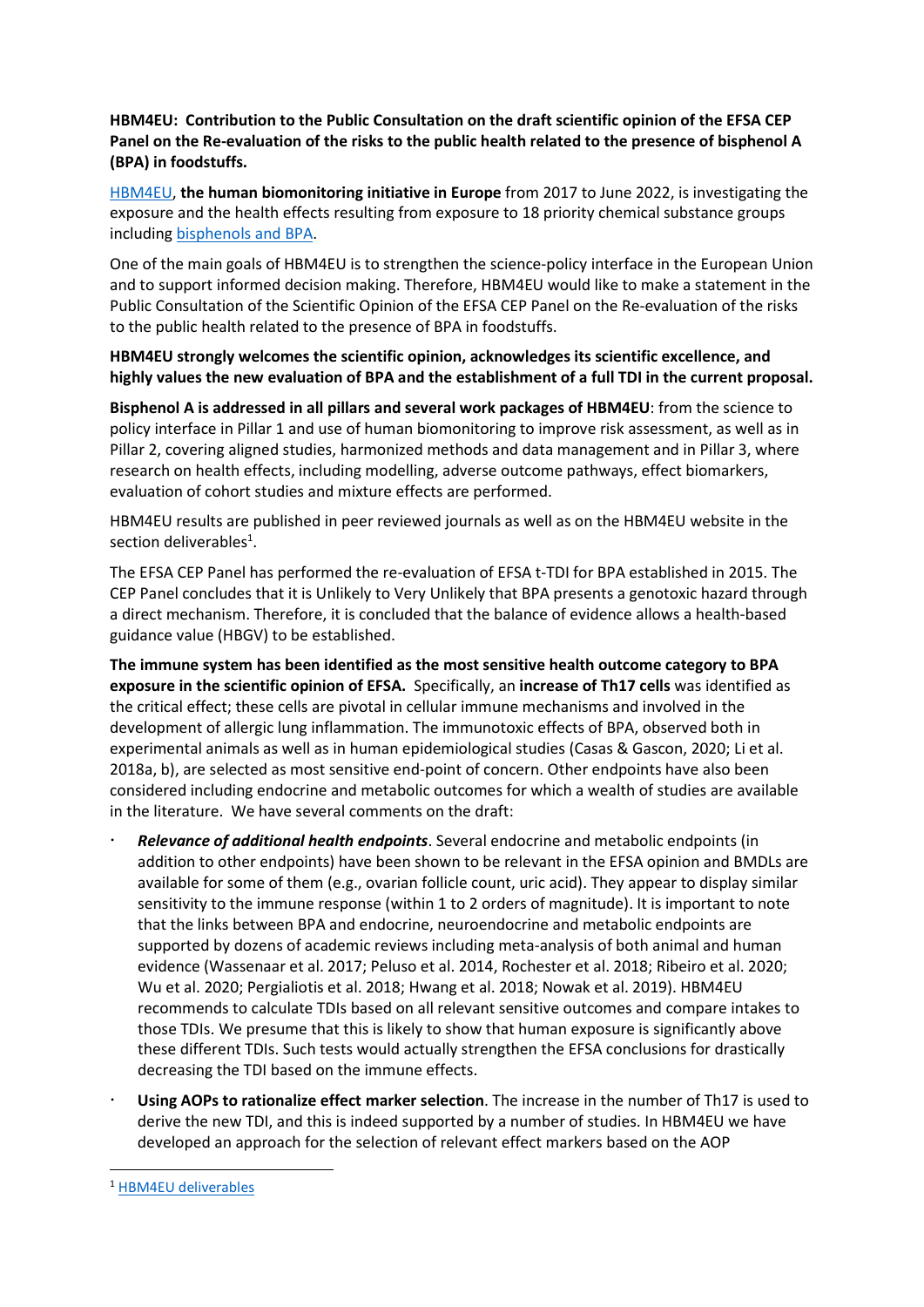framework<sup>2</sup>. Moreover, HBM4EU partners have identified and prioritized existing biomarkers of effect for BPA, as well as provided relevant mechanistic and adverse outcome pathway (AOP) in order to cover knowledge gaps and better interpret effect biomarker data (Mustieles et al. 2020). We believe this would constitute a generic approach linking AOPs to effect marker and adverse outcome selection. There are indeed few AOPs that have been developed in immunotoxicity<sup>3</sup> (Sabuz-Vidal et al. 2022), so this is a call for action to further develop such AOPs and to use them for effect marker and adverse outcome selection in both toxicological and human studies.

- Comprehensive use of human data. HBM4EU generates human biomonitoring data in dedicated surveys and analyzes cohort data. Human data were documented and used in the opinion. Most led to conclusions such "Unlikely" or "As Likely As Not (ALAN)". There is a wealth of cohort studies linking BPA to endocrine and metabolic effects and it is unclear to us whether they were all considered and why the conclusions were rather negative or neutral. Globally the draft relies heavily on animal studies, when we think that inclusion of more human data would be beneficial (Vom Saal et al. 2021; Ejaredar et al. 2027; Rancière et al. 2015). One approach would be, once a full TDI is released, to validate it using the human data that are available. This can be carried out by comparing human biomonitoring guidance values (HBM-GVs) derived on the new TDI basis with further human data based on a relationship between internal concentrations and health effects according to options 2 and 1 respectively of the HBM4EU strategy to derive HBM guidance values (Apel et al. 2020). The provisional HBM-GVs recalculated based on the full TDI using PBPK modelling are 2.3 ng total BPA/l urine for adults and 1.4 ng total BPA/l urine for children assuming 100% oral intake in each case (communicated by Florence Zeman and Céline Brochot).
- Analytical methods. An additional issue is that such low levels of guidance values may be below the detection limits of analytical methods. This raises a new challenge to further improve the sensitivity of detection.
- Mixture effects and substituents. The current opinion does not address the mixture question regarding BPA substitutes/alternatives like BPS and BPF. This scope is important since BPA alternatives are now used and much of their effects are similar to those of BPA. Thus, a mixture approach seems appropriate and would be in line with the current concern about mixture effects. Furthermore, it is likely that the current EFSA TDI will lead to an increased use of BPA substituents - e.g., BPF, BPS, and BPAF are among the main substitutes of BPA (Chen et al., 2016) particularly if the current TDI's for these substituents are relatively high. If these substituents display similar effects to BPA, as suggested by previous review works (Rochester & Bolden, 2015; Carvaillo et al. 2019; Rugard et al. 2020) it is urgent to revise their TDIs to avoid regrettable substitutions. New epidemiological research including HBM for exposure biomarkers (for BPA substitutes) as well as effect biomarkers (like Th17) seems to be crucial here.
- Impacts on citizens' faith in science. The recent EFSA opinion defines a tolerable daily intake of 0.04 ng BPA/kg bw per day for BPA. Comparison of this TDI with the dietary exposure estimates from the EFSA 2015 opinion showed that both the mean and the 95th percentile dietary exposures in all age groups exceed the TDI by two to four orders of magnitude. The EFSA CEP Panel concludes that there is a health concern from dietary BPA exposure for all age groups. It would be important to consider in the draft opinion possible citizens and stakeholders concerns on their exposure over time to BPA doses highly exceeding the new TDI value as well as on the related health impact in the future. Also, since the new TDI is 5 orders of magnitude below the previous one, citizens may not understand such a huge change in this HBGV. This may fuel additional doubts on risk assessment methods/decisions and should be explained with

-

<sup>&</sup>lt;sup>2</sup> Additional Deliverable 14.3 - WP14 - WP13 Interaction: Delineation of AOPs for the selection of effect biomarkers in the HBM4EU aligned studies Bisphenol A as a case-study

<sup>&</sup>lt;sup>3</sup> Collaborative Adverse Outcome Pathway Wiki (AOP-Wiki)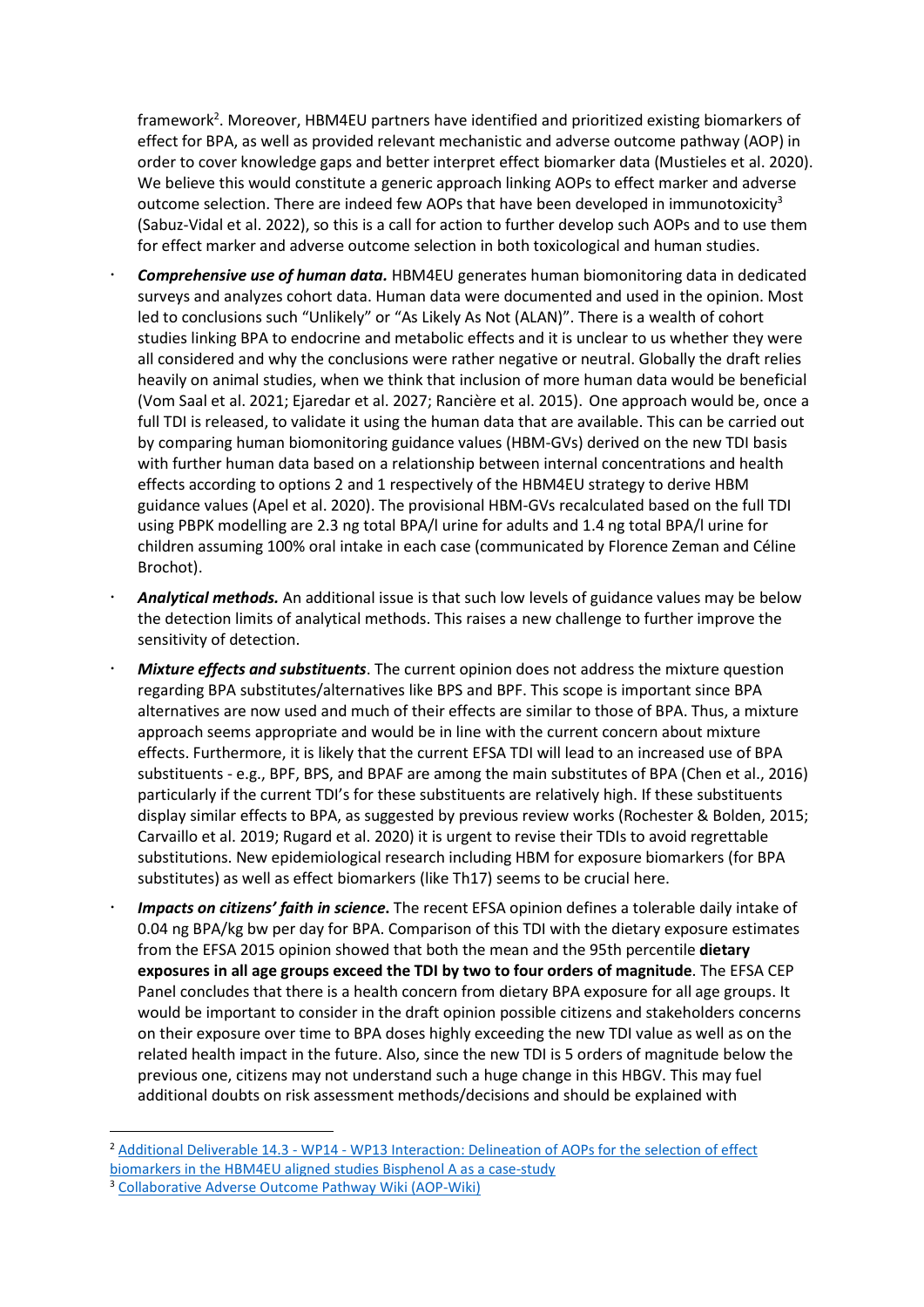transparency. Communication to the citizens on how potential risks are evaluated and managed is critical at this stage.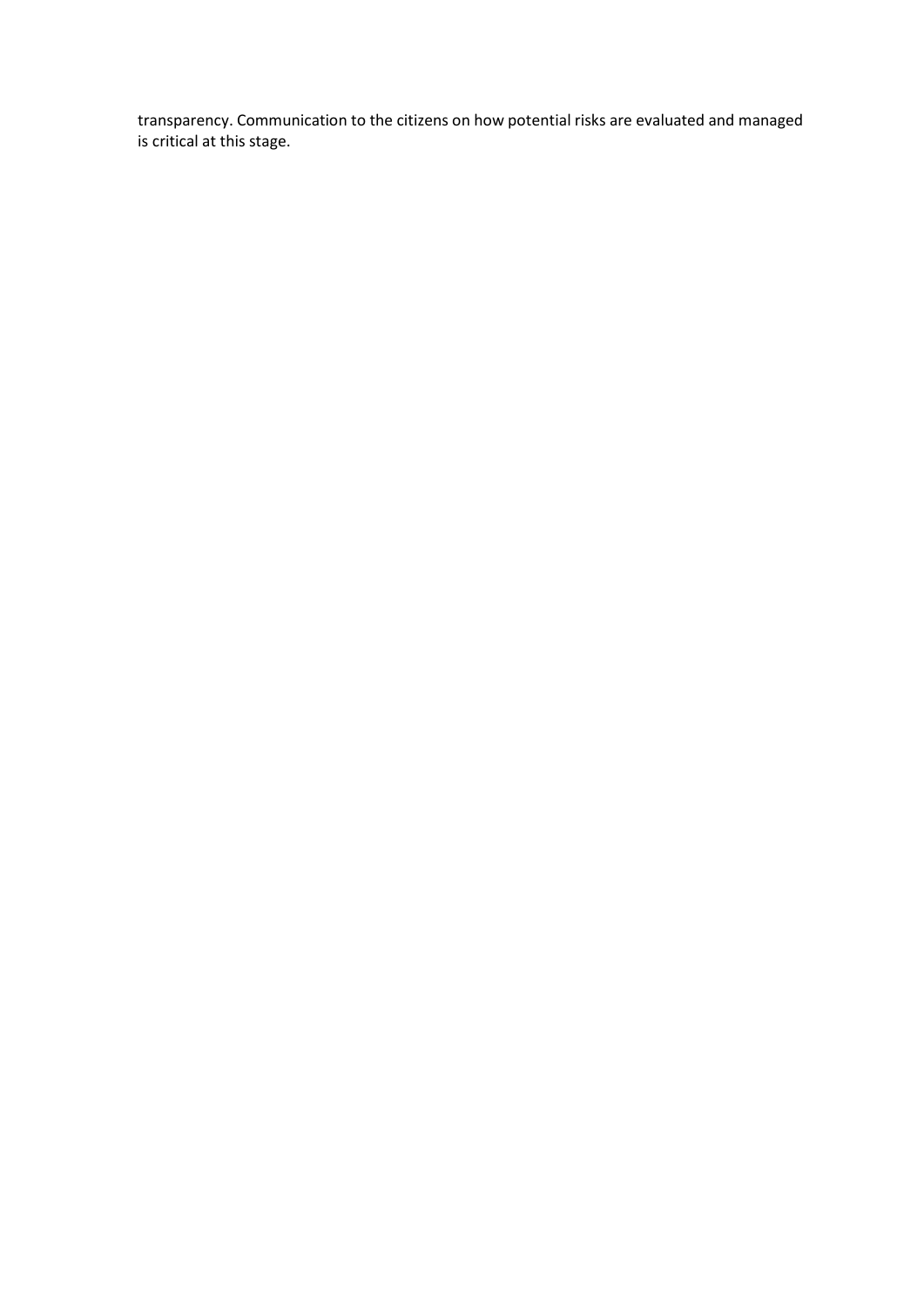## **REFERENCES**

Apel P, Rousselle C, Lange R, Sissoko F, Kolossa-Gehring M, Ougier E. (2020) Human biomonitoring initiative (HBM4EU) - Strategy to derive human biomonitoring guidance values (HBM-GVs) for health risk assessment. Int J Hyg Environ Health. 230:113622. https://doi.org/10.1016/j.ijheh.2020.113622

Carvaillo JC, Barouki R, Coumoul X, Audouze K. (2019) Linking Bisphenol S to adverse outcome pathways using a combined text mining and systems biology approach. Environ. Health Perspect. 127, 47005. https://doi.org/10.1289/EHP4200

Casas M, Gascon M. (2020) Prenatal Exposure to Endocrine-Disrupting Chemicals and Asthma and Allergic Diseases. J Investig Allergol Clin Immunol. 30(4):215-228. https://doi.org/10.18176/jiaci.0580

Chen D, Kannan K, Tan H, Zheng Z, Feng YL, Wu Y, Widelka M. (2016) Bisphenol Analogues Other Than BPA: Environmental Occurrence, Human Exposure, and Toxicity-A Review. Environ Sci Technol. (11):5438-53. https://doi.org/10.1021/acs.est.5b05387

Ejaredar M, Lee Y, Roberts DJ, Sauve R, Dewey D. (2017) Bisphenol A exposure and children's behavior: A systematic review. J Expo Sci Environ Epidemiol. 27(2):175-183. https://doi.org/10.1038/jes.2016.8

Hwang S, Lim JE, Choi Y, Jee SH. (2018) Bisphenol A exposure and type 2 diabetes mellitus risk: a meta-analysis. BMC Endocr Disord. (1):81. https://doi.org/10.1186/s12902-018-0310-y

Mustieles V, D'Cruz SC, Couderq S, Rodríguez-Carrillo A, Fini JB, Hofer T, Steffensen IL, Dirven H, Barouki R, Olea N, Fernández MF, David A. (2020) Bisphenol A and its analogues: A comprehensive review to identify and prioritize effect biomarkers for human biomonitoring. *Environ Int*. 144: 105811. https://doi.org/10.1016/j.envint.2020.105811

Nowak K, Jabłońska E, Ratajczak-Wrona W. (2019) Immunomodulatory effects of synthetic endocrine disrupting chemicals on the development and functions of human immune cells. Environ Int. 125:350-364. https://doi.org/10.1016/j.envint.2019.01.078

Li J, Bach A, Crawford RB, Phadnis-Moghe AS, Chen W, D'Ingillo S, Kovalova N, Suarez-Martinez JE, Zhou J, Kaplan BLF, Kaminski NE. (2018a) CLARITY-BPA: Effects of chronic Bisphenol A exposure on the immune system: Part 1 - Quantification of the relative number and proportion of leukocyte populations in the spleen and thymus. Toxicol 396-397:46-53. https://doi.org/10.1016/j.tox.2018.01.004

Li J, Bach A, Crawford RB, Phadnis-Moghe AS, Chen W, D'Ingillo S, Kovalova N, Suarez-Martinez JE, Zhou J, Kaplan BLF, Kaminski NE. (2018b) CLARITY-BPA: Effects of chronic Bisphenol A exposure on the immune system: Part 2 - Characterization of lymphoproliferative and immune effector responses by splenic leukocytes. Toxicol 396-397:54-67. https://doi.org/10.1016/j.tox.2018.02.004

Peluso ME, Munnia A, Ceppi M. (2014) Bisphenol-A exposures and behavioural aberrations: median and linear spline and meta-regression analyses of 12 toxicity studies in rodents. Toxicology. 325:200- 8. https://doi.org/10.1016/j.tox.2014.09.008

Pergialiotis V, Kotrogianni P, Christopoulos-Timogiannakis E, Koutaki D, Daskalakis G, Papantoniou N. (2018) Bisphenol A and adverse pregnancy outcomes: a systematic review of the literature. J Matern Fetal Neonatal Med. (24):3320-3327. https://doi.org/10.1080/14767058.2017.1368076

Rancière F, Lyons JG, Loh VH, Botton J, Galloway T, Wang T, Shaw JE, Magliano DJ. (2015) Bisphenol A and the risk of cardiometabolic disorders: a systematic review with meta-analysis of the epidemiological evidence. Environ Health. 14:46. https://doi.org/10.1186/s12940-015-0036-5

Ribeiro CM, Beserra BTS, Silva NG, Lima CL, Rocha PRS, Coelho MS, Neves FAR, Amato AA. (2020) Exposure to endocrine-disrupting chemicals and anthropometric measures of obesity: a systematic review and meta-analysis. BMJ Open. 10(6):e033509. https://doi.org/10.1136/bmjopen-2019-033509